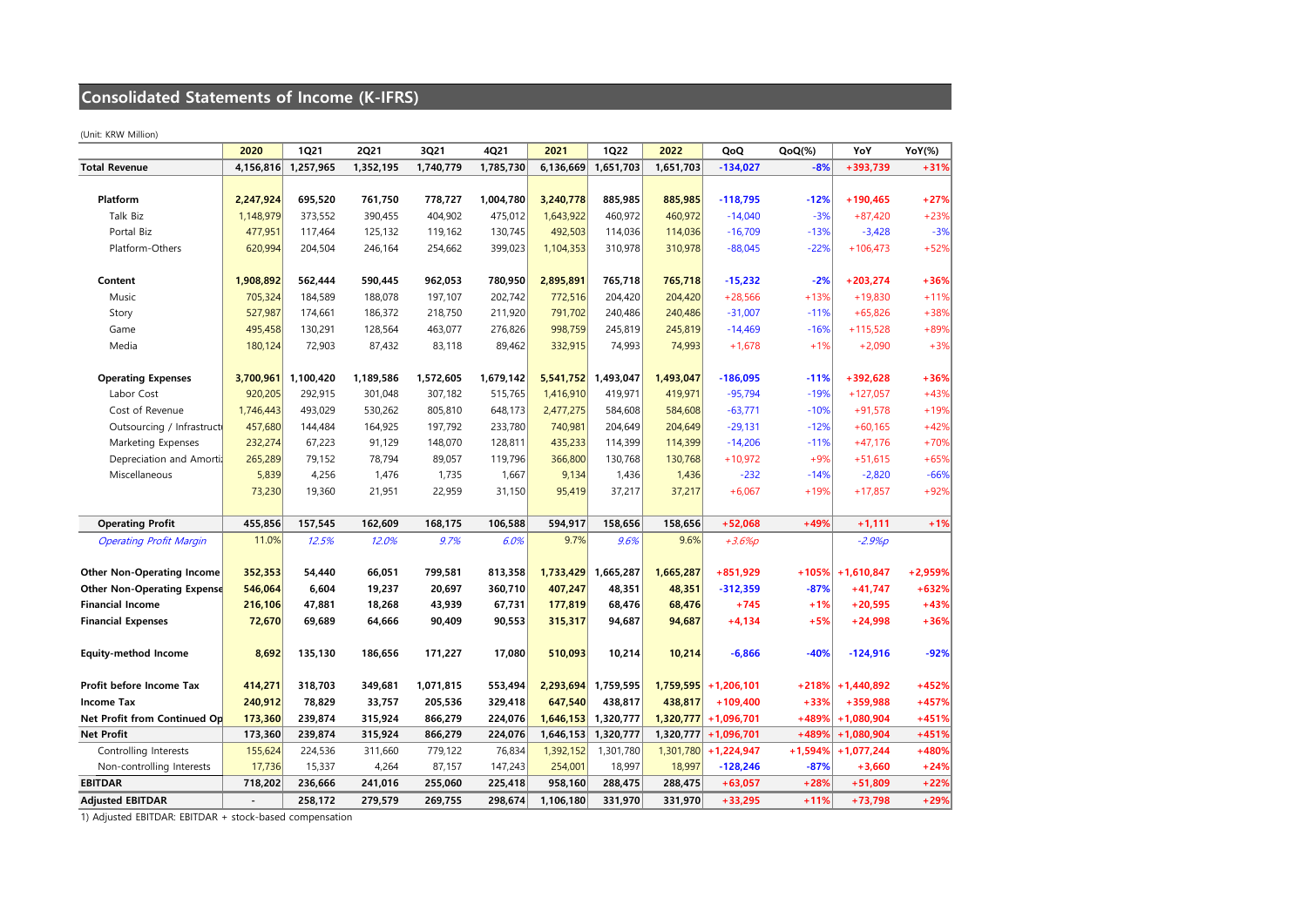## **Consolidated Statements of Financial Position (K-IFRS)**

(Unit: KRW Million)

| <b>Accounts</b>                                                                    | 2020.12.31         | 2021.03.31         | 2021.06.30         | 2021.09.30         | 2021.12.31         | 2022.03.31         |
|------------------------------------------------------------------------------------|--------------------|--------------------|--------------------|--------------------|--------------------|--------------------|
| <b>Assets</b>                                                                      |                    |                    |                    |                    |                    |                    |
| <b>Current Assets</b>                                                              | 4,462,924          | 5,207,947          | 6,241,823          | 6,997,716          | 8,102,194          | 8,277,619          |
| Cash and Cash Equivalents                                                          | 2,877,514          | 2,833,190          | 3,014,184          | 3,433,643          | 5,231,504          | 4,768,235          |
| Short-term Financial Instruments                                                   | 694,069            | 726,190            | 1,109,557          | 941,443            | 1,573,559          | 1,451,732          |
| Fair value through profit or loss                                                  | 134,503            | 724,221            | 1,102,164          | 1,345,999          | 305,060            | 834,049            |
| Derivatives Instruments Assets                                                     | 312                | 312                | 238                |                    |                    | 352                |
| Account Receivable                                                                 | 247,374            | 275,381            | 306,647            | 147                | 352                | 355,291            |
| Other Current Financial Assets<br>Inventory Assets                                 | 225,055<br>45,814  | 237,109<br>45,474  | 254,406<br>46,187  | 419,262<br>356,839 | 398,117<br>319,120 | 449,638<br>104,519 |
| Other Current Assets                                                               | 232,535            | 366,071            | 408,440            | 46,604             | 91,808             | 313,803            |
| Assets held for sale                                                               | 5,749              |                    |                    | 453,778            | 182,674            |                    |
| <b>Non-Current Assets</b>                                                          | 6,987,396          | 7,421,585          | 8,125,113          | 10,335,732         | 13,711,985         | 15,329,335         |
| Long-term Available for Sales                                                      | 10,174             | 10,147             | 10,136             | 10,138             | 10,139             | 10,141             |
| Fair value through profit or loss                                                  | 303,222            | 241,726            | 246,083            | 274,380            | 302,249            | 326,762            |
| Fair value through other comprehensive income                                      | 702,575            | 817,615            | 1,156,227          | 1,280,922          | 1,219,163          | 2,753,792          |
| Derivatives Instruments Assets                                                     |                    |                    |                    |                    |                    | 1,831              |
| Investments in Associates and Joint Ventures                                       | 1,504,419          | 1,921,703          | 2,119,044          | 3,006,496          | 3,215,802          | 2,991,801          |
| Other Non-current Financial Assets<br>Tangible Assets                              | 121,291<br>430,668 | 122,685<br>447,392 | 131,492<br>471,373 | 107,386<br>498,207 | 144,002<br>554,916 | 244,391<br>590,170 |
| Intangible Assets                                                                  | 3,351,553          | 3,340,735          | 3,446,066          | 4,448,492          | 6,347,795          | 6,432,276          |
| Investment Properties                                                              |                    |                    |                    |                    | 101,296            | 100,051            |
| Right-of-use Assets                                                                | 345,325            | 353,780            | 390,212            | 551,014            | 1,399,234          | 1,470,123          |
| Other Non-current Assets                                                           | 166,487            | 110,842            | 93,838             | 101,792            | 345,470            | 336,455            |
| Deferred Income Tax Assets                                                         | 51,683             | 54,958             | 60,642             | 56,906             | 71,920             | 71,543             |
| <b>Finance Assets</b>                                                              | 503,650            | 884,651            | 783,150            | 897,786            | 965,379            | 787,198            |
| Cash and Deposit                                                                   | 36,632             | 92,331             | 31,807             | 156,945            | 341,952            | 193,249            |
| Fair value through profit or loss                                                  | 386,625            | 525,464            | 567,440            | 580,597            | 495,952            | 470,107            |
| Tangible Assets                                                                    | 5,850<br>36,034    | 5,719              | 6,389<br>33,462    | 9,488<br>32,178    | 11,782<br>33,228   | 12,031             |
| Intangible Assets<br>Right-of-use Assets                                           | 3,533              | 34,761<br>3,768    | 3,742              | 3,416              | 11,200             | 60,440<br>3,924    |
| Other Finance Assets                                                               | 29,164             | 211,590            | 128,301            | 103,194            | 30,498             | 29,911             |
| Other Assets                                                                       | 5,812              | 11,018             | 12,009             | 11,969             | 40,767             | 17,536             |
| <b>Total Assets</b>                                                                | 11,953,970         |                    | 15,150,086         | 18,231,233         | 22,779,559         |                    |
|                                                                                    |                    | 13,514,184         |                    |                    |                    | 24,394,153         |
| <b>Liabilities</b>                                                                 |                    |                    |                    |                    |                    |                    |
| <b>Current Liabilities</b>                                                         | 2,929,590          | 3,033,581          | 3,163,945          | 4,447,404          | 5,630,274          | 5,700,773          |
| Account Payable and Other Payable                                                  | 835,983            | 914,780            | 983,653            | 1,180,888          | 1,230,985          | 1,914,229          |
| Short-term Borrowings                                                              | 188,420            | 208,081            | 192,314            | 910,067            | 1,258,828          | 1,286,866          |
| Withholdings                                                                       | 302,038            | 321,118            | 335,136            | 349,510            | 384,150            | 404,653            |
| Other Non-current Financial Assets                                                 | 33,859             | 18,848             | 33,710             | 118,463            | 653,737            | 76,278             |
| Income Tax Payable                                                                 | 112,124            | 111,447            | 78,321             | 64,121             | 188,902            | 200,150            |
| Provisions<br>Derivatives Instruments Liabilities                                  | 5,858<br>16,919    | 6,143<br>16,124    | 9,737<br>15,419    | 11,120<br>15,419   | 11,243<br>11,912   | 5,717<br>11,912    |
| Current Finance Lease Obligations                                                  | 78,896             | 89,542             | 98,491             | 129,746            | 169,531            | 191,869            |
| Other Current Liabilities                                                          | 1,355,496          | 1,347,498          | 1,417,164          | 1,668,069          | 1,720,987          | 1,609,098          |
| <b>Non-Current Liabilities</b>                                                     | 1,166,098          | 1,797,072          | 1,917,573          | 2,179,964          | 2,885,094          | 3,381,630          |
| Non-Current Account Payable and Other Payable                                      | 40,882             | 86,423             | 88,106             | 47,922             | 63,708             | 52,279             |
| Long-term Borrowings                                                               | 409,801            | 911,398            | 919,716            | 920,575            | 553,054            | 526,161            |
| Non-Current Provisions                                                             | 19,594             | 19,287             | 20,996             | 21,979             | 51,934             | 57,671             |
| Non-Current Finance Lease Obligations                                              | 273,311            | 276,595            | 307,058            | 436,441            | 1,318,155          | 1,492,079          |
| Defined Benefit Liabilities                                                        | 10,313             | 21,721             | 31,406             | 45,070             |                    | 9,273              |
| Other Long-term Employee Benefits Liabilities                                      | 53,832             | 56,144             | 60,517             | 64,123             | 67,927             | 77,490             |
| Non-Current Derivatives Instruments Liabilities<br>Deferred Income Tax Liabilities | 20,887<br>248,960  | 20,205<br>312,322  | 20,205<br>392,425  | 570,645            | 756,812            | 1,831<br>1,077,092 |
| Other Non-Current Financial Liabilities                                            | 58,188             | 57,981             | 45,655             | 46,671             | 43,010             | 23,180             |
| Other Non-Current Liabilities                                                      | 30,330             | 34,997             | 31,489             | 26,537             | 30,494             | 64,573             |
| <b>Financial Liabilities</b>                                                       | 430,553            | 806,281            | 708,810            | 698,698            | 674,218            | 516,538            |
| Deposit due to customers                                                           | 377,849            | 571,527            | 555,334            | 571,581            | 598,311            | 458,191            |
| Deferred Income Tax Liabilities                                                    |                    |                    |                    |                    |                    |                    |
| Defined Benefit Liabilities                                                        | 192                | 228                | 240                | 250                | 338                | 403                |
| Other Employee Benefits                                                            | 264                | 327                | 389                | 451                | 1,020              | 2,895              |
| Provisions                                                                         | 229                | 229                | 486                | 487                | 1,151              | 1,158              |
| Finance Lease Obligations                                                          | 3,304              | 3,579              | 3,417              | 3,143              | 10,266             | 3,067              |
| Other Financial Liabilities<br>Other Liabilities                                   | 41,400<br>7,313    | 221,346<br>9,045   | 141,574<br>7,369   | 119,879<br>2,907   | 58,465<br>4,667    | 48,395<br>2,428    |
|                                                                                    |                    |                    |                    |                    |                    |                    |
| <b>Total Liabilities</b>                                                           | 4,526,241          | 5,636,934          | 5,790,327          | 7,326,066          | 9,189,586          | 9,598,941          |
| <b>Equity</b>                                                                      |                    |                    |                    |                    |                    |                    |
| Paid-in Capital                                                                    | 44,301             | 44,431             | 44,496             | 44,586             | 44,641             | 44,677             |
| Capital Surplus                                                                    | 5,833,100          | 5,903,509          | 6,525,275          | 6,642,725          | 7,781,245          | 7,853,882          |
| Othter Accumulated Earnings                                                        | 18,617             | 34,624             | 44,252             | 53,160             | 77,070             | 101,704            |
| Accumulated Other Comprehensive Income                                             | 86,577             | 131,993            | 282,818            | 406,290            | 371,825            | 287,416            |
| Retained Earnings                                                                  | 316,325            | 542,573            | 854,634            | 1,633,447          | 1,709,599          | 2,988,408          |
| Minority Interest                                                                  | 1,128,809          | 1,220,119          | 1,608,284          | 2,124,959          | 3,605,593          | 3,618,264          |
| <b>Total Equity</b>                                                                | 7,427,729          | 7,877,250          | 9,359,759          | 10,905,168         | 13,589,972         | 14,894,352         |
| <b>Total Liabilities &amp; Equity</b>                                              | 11,953,970         | 13,514,184         | 15,150,086         | 18,231,233         | 22,779,559         | 24,493,293         |
|                                                                                    |                    |                    |                    |                    |                    |                    |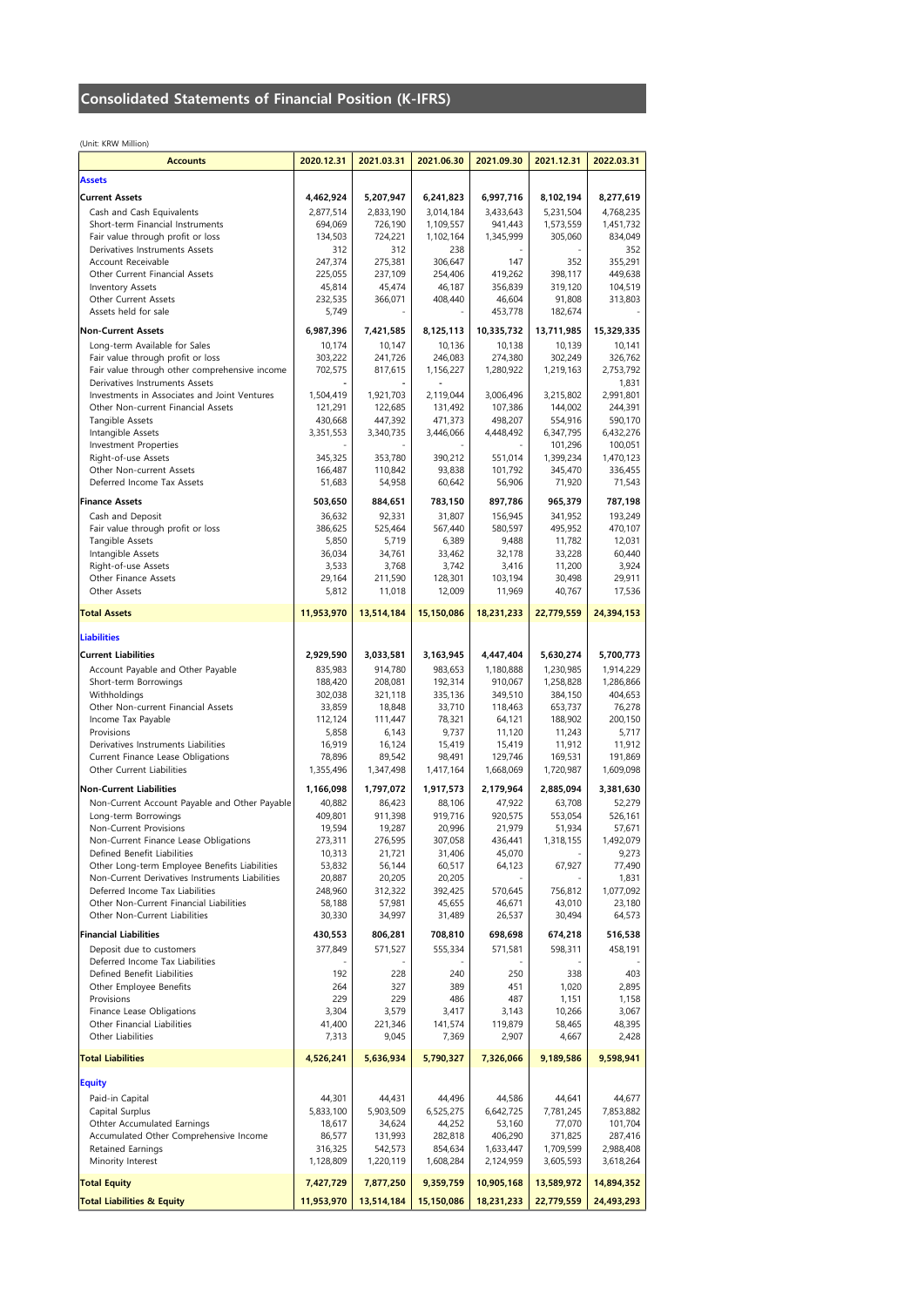# **Separate Statements of Income(K-IFRS)**

(Unit: KRW Million)

|                                    | 2020       | <b>1Q21</b> | <b>2Q21</b> | 3Q21      | 4Q21    | 2021              | <b>1Q22</b> | 2022                | QoQ          | $QoQ(\%)$             | YoY          | <b>YoY(%)</b> |
|------------------------------------|------------|-------------|-------------|-----------|---------|-------------------|-------------|---------------------|--------------|-----------------------|--------------|---------------|
| <b>Total Revenue</b>               | 1,779,195  | 490,851     | 521,393     | 468,353   |         | 652,319 2,132,916 | 596,230     | 596,230             | $-56,089$    | $-8.6%$               | $+105,379$   | $+21.5%$      |
|                                    |            |             |             |           |         |                   |             |                     |              |                       |              |               |
| <b>Operating Expenses</b>          | 1,479,130  | 414,130     | 424,069     | 371,888   |         | 520,804 1,730,891 | 473,134     | 473,134             | $-47,670$    | $-9.2%$               | $+59,004$    | $+14.2%$      |
| Labor Cost                         | 307,847    | 102,928     | 95,302      | 88,961    | 156,578 | 443,768           | 143,945     | 143,945             | $-12,633$    | $-8.1%$               | $+41,018$    | +39.9%        |
| Cost of Revenue                    | 813,496    | 214,942     | 221,615     | 163,785   | 234,577 | 834,919           | 106,881     | 106,881             | $-127,697$   | $-54.4%$              | $-108,061$   | $-50.3%$      |
| Outsourcing / Infrastructure       | 191,543    | 55,419      | 64,693      | 73,547    | 66,224  | 259,883           | 154,917     | 154,917             | $+88,693$    | $+133.9%$             | $+99,498$    | $+179.5%$     |
| Marketing Expenses                 | 19,625     | 3,409       | 4,481       | 4,943     | 6,913   | 19,745            | 4,188       | 4,188               | $-2,725$     | $-39.4%$              | $+780$       | $+22.9%$      |
| Depreciation and Amortization Cost | 127,700    | 32,097      | 32,147      | 33,860    | 46,349  | 144,454           | 50,920      | 50,920              | $+4,570$     | $+9.9%$               | $+18,822$    | $+58.6%$      |
| Miscellaneous                      | 18,919     | 5,335       | 5,831       | 6,793     | 10,162  | 28,122            | 12,283      | 12,283              | $+2,121$     | $+20.9%$              | $+6,947$     | $+130.2%$     |
|                                    |            |             |             |           |         |                   |             |                     |              |                       |              |               |
| <b>Operating Profit</b>            | 300,064    | 76,721      | 97,324      | 96,465    | 131,515 | 402,025           | 123,096     | 123,096             | $-8,419$     | $-6.4%$               | $+46,375$    | $+60.4%$      |
| <b>Operating Profit Margin</b>     | 16.9%      | 15.6%       | 18.7%       | 20.6%     | 20.2%   | 18.8%             | 20.6%       | 20.6%               | $+0.5\%p$    |                       | $+5.0\%p$    |               |
|                                    |            |             |             |           |         |                   |             |                     |              |                       |              |               |
| Other Non-Operating Income         | 47,554     | 3,271       | 5,871       | 44,599    | 7,050   | 60,791            | 1,405,807   | 1,405,807           |              | +1,398,757 +19,841.0% | $+1,402,536$ | $+42,881.3\%$ |
| Other Non-Operating Expenses       | 418,785    | 1,171       | 10,727      | 8,637     | 49,865  | 70,400            | 25,502      | 25,502              | $-24,363$    | $-48.9%$              | $+24,331$    | $+2,077.7%$   |
| Financial Income                   | 60,093     | 37,611      | 18,399      | 49,242    | 123,289 | 228,542           | 45,532      | 45,532              | $-77,757$    | $-63.1%$              | $+7,922$     | $+21.1%$      |
| <b>Financial Expenses</b>          | 24,019     | 17,513      | 2,724       | 17,557    | 8,472   | 46,266            | 21,743      | 21,743              | $+13,271$    | $+156.6%$             | $+4,230$     | $+24.2%$      |
|                                    |            |             |             |           |         |                   |             |                     |              |                       |              |               |
| Profit Before Income Tax           | $-35,092$  | 98,919      | 108,144     | 164,113   | 203,517 | 574,692           |             | 1,527,190 1,527,190 | $+1,323,673$ | $+650.4%$             | $+1,428,271$ | $+1,443.9%$   |
| Income Tax                         | 82,787     | 20,315      | 9,975       | $-56,342$ | 94,124  | 68,071            | 382,761     | 382,761             | $+288,637$   | $+306.7%$             | $+362,446$   | $+1,784.2\%$  |
| <b>Net Profit</b>                  | $-117,879$ | 78,604      | 98,169      | 220,455   | 109,393 | 506,621           |             | 1,144,429 1,144,429 | $+1,035,036$ | $+946.2%$             | $+1,065,825$ | $+1,355.9%$   |
| <b>EBITDAR</b>                     | 429,118    | 108,952     | 129,338     | 130,298   | 177,667 | 546,255           | 173,672     | 173,672             | $-3,995$     | $-2.2%$               | $+64,720$    | $+59.4%$      |
| <b>Adjusted EBITDAR</b>            | 429,118    | 108,952     | 129,338     | 130,298   | 222,256 | 634,286           | 199,948     | 199,948             | $-22,308$    | $-10.0%$              | $+74,207$    | $+59.0%$      |

1) Adjusted EBITDAR: EBITDAR + stock-based compensation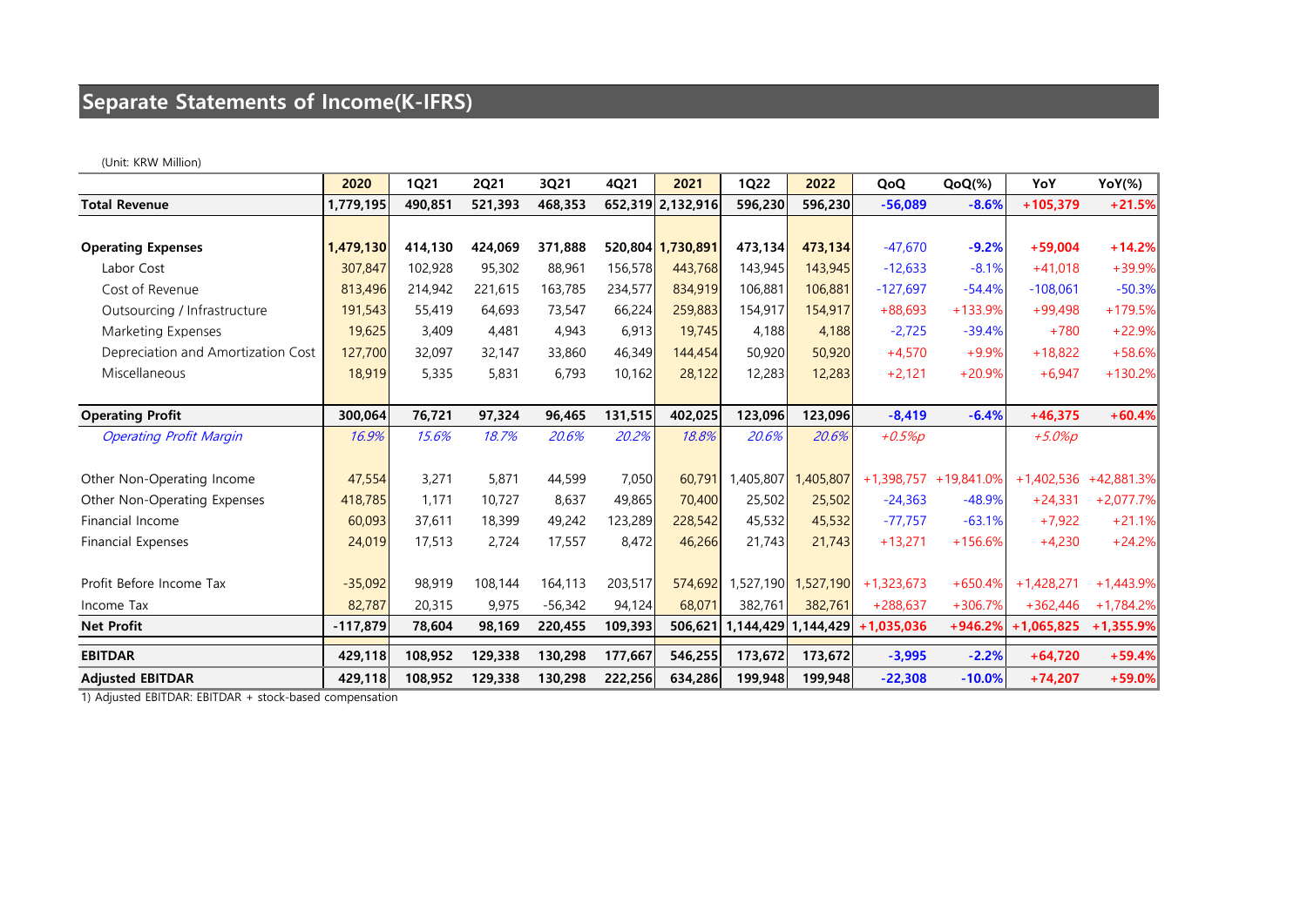### **Separated Statements of Financial Position (K-IFRS)**

(Unit: KRW Million)

|                                                              | 2020.12.31             | 2021.03.31             | 2021.06.30             | 2021.09.30             | 2021.12.31              | 2022.03.31              |
|--------------------------------------------------------------|------------------------|------------------------|------------------------|------------------------|-------------------------|-------------------------|
| <b>Assets</b>                                                |                        |                        |                        |                        |                         |                         |
| <b>Current Assets</b>                                        | 1,782,402              | 1,871,413              | 1,746,118              | 2,413,505              | 2,417,993               | 2,441,129               |
| Cash and Cash Equivalents                                    | 1,356,885              | 992,460                | 679,709                | 722,806                | 1,478,676               | 1,129,676               |
| Short-term Financial Instruments                             | 65,497                 | 65,497                 | 65,497                 | 385,435                | 255,435                 | 220,557                 |
| Fair Value through Profit or Loss                            | $\Omega$               | 469,597                | 647,406                | 941,594                | 267,800                 | 680,740                 |
| Account Receivable                                           | 120,478                | 106,191                | 97,033                 | 122,672                | 152,199                 | 138,055                 |
| Short-term Finance Lease Receivable                          | 5,035                  | 6,852                  | 10,559                 | 9,669                  | 9,774                   | 16,004                  |
| Other Current Financial Assets                               | 203,640                | 192,964                | 206,365                | 170,240                | 190,569                 | 197,203                 |
| Inventory Assets                                             |                        |                        | 0                      | 23,857                 | 20,845                  | 15,205                  |
| Derivatives Instruments Assets                               | 94                     | 94                     | 94                     | $\Omega$               |                         |                         |
| Other Current Assets                                         | 30,772                 | 37,756                 | 39,453                 | 37,231                 | 42,695                  | 43,689                  |
| <b>Non-Current Assets</b>                                    | 5,563,105              | 5,689,034              | 5,937,920              | 6,287,418              | 7,606,659               | 9,305,654               |
| Long-term Available for Sales                                | 10,000                 | 10,000                 | 10,000                 | 10,000                 | 10,000                  | 10,000                  |
| Fair Value through Profit or Loss                            | 59,627                 | 61,202                 | 63,776                 | 70,043                 | 86,640                  | 92,842                  |
| Fair Value through Other Comprehensive Income                | 536,801                | 646,102                | 699,517                | 821,689                | 789,170                 | 2,286,287               |
| Investment Securities in Associates and Subsidiaries         | 2,393,426              | 2,398,689              | 2,556,645              | 3,236,944              | 3,547,758               | 3,577,058               |
| Other Non-current Financial Assets                           | 12,897                 | 15,581                 | 15,694                 | 22,446                 | 55,199                  | 65,310                  |
| Tangible Assets                                              | 272,117                | 278,901                | 283,649                | 304,600                | 312,555                 | 334,839                 |
| Right-of-use Assets                                          | 126,832                | 130,751                | 130,213                | 190,024                | 836,401                 | 904,066                 |
| Long-term finance lease receivable                           | 16,851                 | 17,365                 | 47,368                 | 39,824                 | 38,839                  | 106,542                 |
| Intangible Assets                                            | 2,106,231              | 2,103,170              | 2,102,845              | 1,567,777              | 1,573,635               | 1,603,141               |
| Investment Properties                                        | $\Omega$               | 0                      | $\Omega$               | $\Omega$               | 306,536                 | 302,767                 |
| Retirement Pension Management Assets                         | 7,696                  | 4,025                  | 278                    | $\Omega$               | 20,496                  | 20,496                  |
| Other Non-current Assets                                     | 20,627                 | 23,247                 | 27,934                 | 24,069                 | 29,431                  | 2,306                   |
|                                                              |                        |                        |                        |                        |                         |                         |
| <b>Total Assets</b>                                          | 7,345,506              | 7,560,447              | 7,684,038              | 8,700,922              | 10,024,652              | 11,746,783              |
| <b>Liabilities</b>                                           |                        |                        |                        |                        |                         |                         |
| <b>Current Liabilities</b>                                   | 1,421,581              | 1,401,681              | 1,318,174              | 1,719,047              | 2,299,149               | 2,351,185               |
| Accounts Payables and Other Payables                         | 1,035,669              | 1,031,269              | 997,150                | 449,975                | 493,501                 | 551,598                 |
| Short-term Borrowings                                        | 57,987                 | 39,999                 | 0                      | $\Omega$               | 342,179                 | 350,014                 |
| Curent Finance Lease Obligations                             | 37,613                 | 45,619                 | 52,036                 | 63,293                 | 101,724                 | 117,238                 |
| Other Current Financial Liabilities                          | 48,355                 | 27,445                 | 15,638                 | 19,642                 | 58,224                  | 28,052                  |
| Income Taxe Payable                                          | 49,823                 | 65,972                 | 31,609                 | 23,944                 | 55,518                  | 86,227                  |
| Derivatives Instruments Liabilities                          | $\Omega$               | 0                      | 0                      | $\Omega$               |                         |                         |
| Other Current Liabilities                                    | 192,133                | 191,377                | 221,741                | 1,162,193              | 1,248,003               | 1,218,056               |
| <b>Non-Current Liabilities</b>                               | 598,480                | 643,193                | 685,820                | 700,617                | 1,171,299               | 1,669,344               |
| Non-Current Trade Payables and Other Payables                | 4,591                  | 7,077                  | 8,783                  | 7,917                  | 16,683                  | 23,376                  |
| Long-term Borrowings                                         | 321,761                | 335,727                | 335,205                | 341,476                |                         |                         |
| Non-Current Finance Lease Obligations                        | 121,900                | 120,918                | 148,585                | 192,587                | 1,076,109               | 1,242,171               |
| Non-Current Provisions                                       | 10,333                 | 10,395                 | 11,027                 | 12,361                 | 40,681                  | 40,925                  |
| Defined Benefit Liabilities                                  |                        |                        |                        |                        |                         |                         |
|                                                              |                        |                        | 0                      | 5,816                  |                         | 5,187                   |
| Other Long-term Employee Benefits Liabilities                | 27,047                 | 28,478                 | 29,749                 | 35,467                 | 35,656                  | 41,717                  |
| Deferred Income Tax Liabilities                              | 108,245                | 134,135                | 140,003                | 97,593                 |                         | 314,179                 |
| Other Non-Current Liabilities                                | $\theta$               | 0                      |                        |                        |                         | 60                      |
| Other Non-Current Financial Liabilities                      | 4,602                  | 6,463                  | 12,466                 | 7,393                  | 2,170                   | 1,730                   |
| <b>Total Liabilities</b>                                     | 2,020,061              | 2,044,874              | 2,003,994              | 2,419,664              | 3,470,448               | 4,020,530               |
| <b>Equity</b>                                                |                        |                        |                        |                        |                         |                         |
| Paid-in Capital                                              | 44,301                 | 44,431                 | 44,496                 | 44,586                 | 44,641                  | 44,677                  |
| Capital Surplus                                              | 4,986,863              | 5,026,921              | 5,044,594              | 5,324,115              | 5,489,187               | 5,529,200               |
|                                                              | 18,617                 |                        |                        |                        |                         |                         |
| Othter Accumulated Earnings                                  |                        | 34,624                 | 44,252                 | 53,160                 | 77,070                  | 101,704                 |
| Accumulated Other Comprehensive Income                       | 66,514                 | 134,743                | 173,731                | 265,971                | 240,487                 | 226,413                 |
| Retained Earnings                                            | 209,150                | 274,852                | 372,972                | 593,427                | 702,820                 | 1,824,259               |
|                                                              |                        |                        |                        |                        |                         |                         |
| <b>Total Equity</b><br><b>Total Liabilities &amp; Equity</b> | 5,325,445<br>7,345,506 | 5,515,572<br>7,560,447 | 5,680,044<br>7,684,038 | 6,281,259<br>8,700,922 | 6,554,205<br>10,024,652 | 7,726,253<br>11,746,783 |